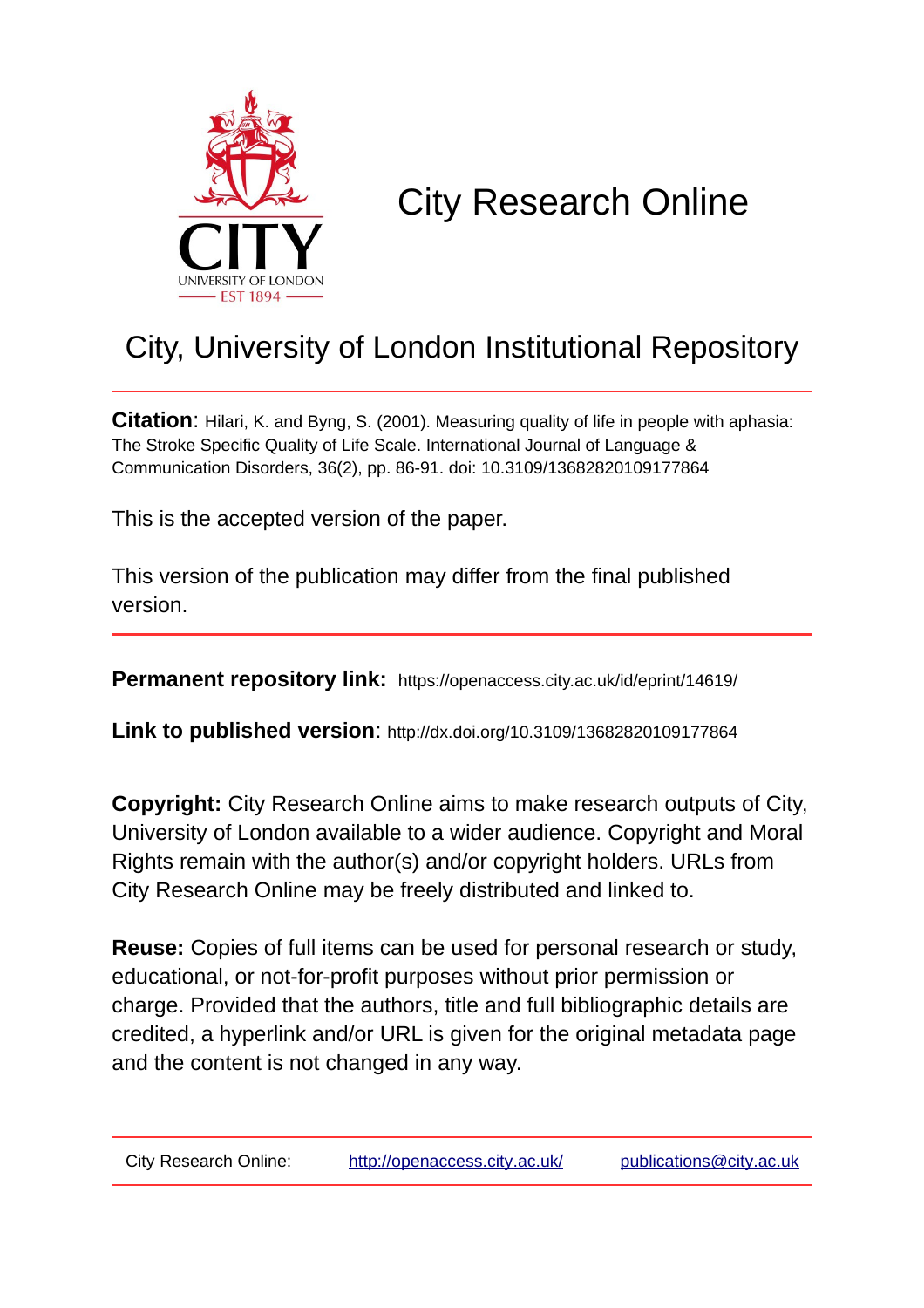### **MEASURING QUALITY OF LIFE IN PEOPLE WITH APHASIA: THE STROKE SPECIFIC QUALITY OF LIFE SCALE**

**Katerina Hilari and Sally Byng**

#### **Department of Language and Communication Science City University Northampton Square London EC1V 0HB email: [k.hilari@city.ac.uk](mailto:k.hilari@city.ac.uk)**

Assessing health related quality of life (HRQOL) in people with communication disabilities is a challenge in health related research. Materials used to assess HRQOL are often linguistically complex and their mode of administration usually does not facilitate people with communication disabilities to give their experiences. We are currently running a medium scale study (80 participants) which aims to explore the HRQOL of people with long-term aphasia and to assess the psychometric properties and the acceptability of the Stroke Specific Quality of Life Scale (SS-QOL) (Williams *et al.* 1999) as a single measure for the assessment of HRQOL in this population. Here the initial stages of modifying the SS-QOL for use with people with aphasia will be presented. We will concentrate on the process of making the scale communicatively accessible to people with aphasia and increasing its content validity with this population group.

#### **Introduction**

In recent years there has been a trend towards incorporating HRQOL measures in patient outcome research. The purpose of this is to better understand the impact of disease on the patient's life as a whole (Patrick and Erickson 1993), to evaluate the efficacy of different therapeutic interventions and service provisions (de Haan *et al.* 1993); and to incorporate the patient's perspective in clinical decision making (Wenger *et al.* 1984, Mayou and Bryant 1993).

In the field of stroke, however, assessing HRQOL is a challenge as some people after stroke suffer from speech and language and/or cognitive difficulties. They have difficulty completing self-report assessments and questionnaires. As a result, although there is a considerable amount of research investigating emotional outcomes and HRQOL in stroke survivors we still have limited information for the vulnerable group of people with aphasia. Sometimes they are excluded from the studies (e.g. Duncan *et al.* 1997, Jonkman *et al.* 1998, Clarke *et al.* 1999). In the studies that do include people with aphasia (e.g. Foster and Young 1996, King 1996, Bethoux *et al.* 1999, Lofgren *et al.* 1999) often the validity of the assessments is doubtful. People with aphasia would have had difficulty understanding some of the items of the questionnaires used and expressing their responses. They would require at least some modification of the testing materials and special skills on behalf of the interviewer in order to give their experience of stroke.

To overcome some of these difficulties we are developing an interview-administered version of the Stroke Specific Quality of Life Scale (SS-QOL) (Williams *et al.* 1999*)* for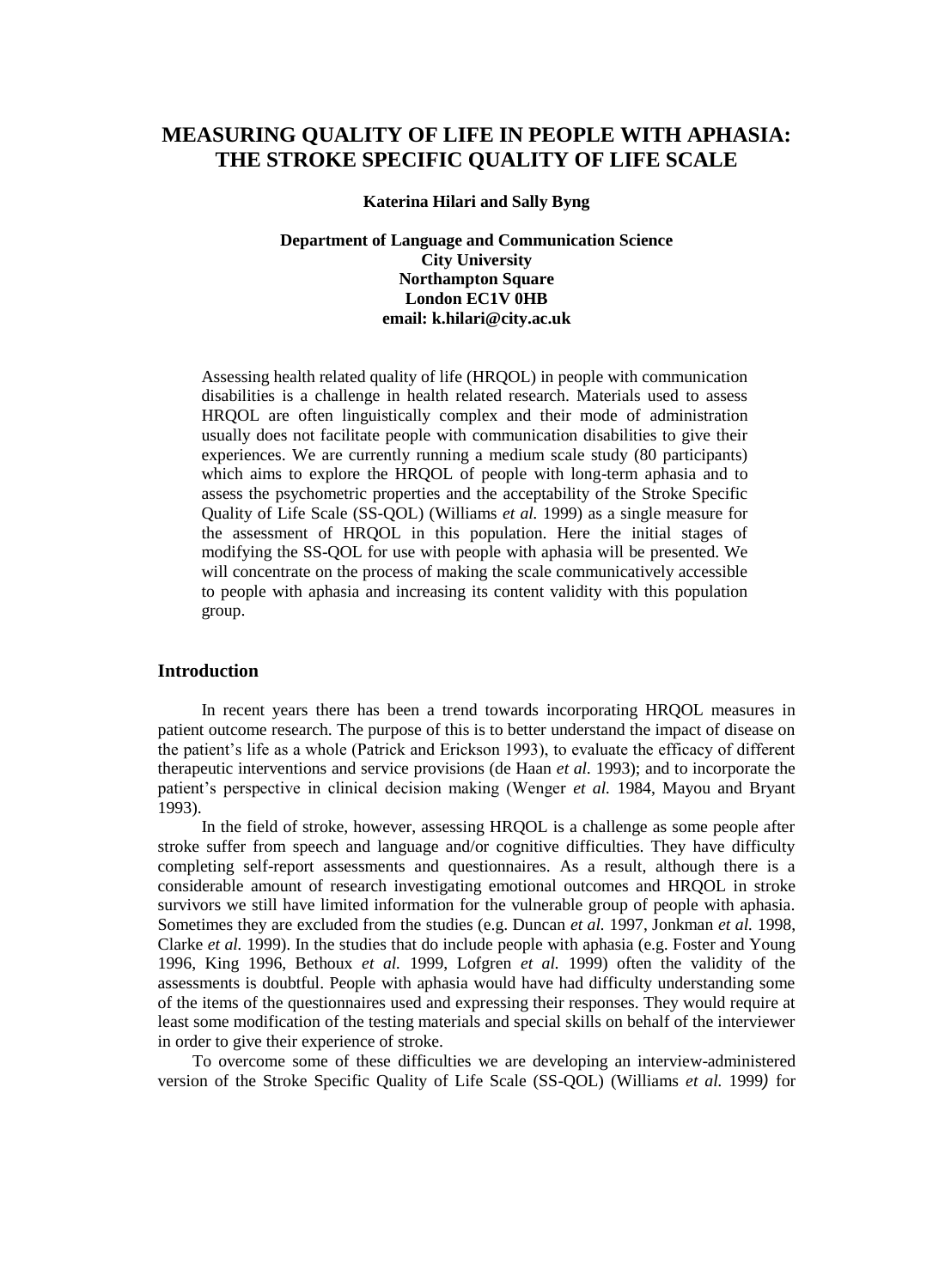people with mild to moderate receptive aphasia. We chose the SS-QOL for the following reasons. First, it is a patient derived measure: to establish domain and item content validity the developers held focused interviews with stroke survivors to identify the domains most affected by their stroke (Williams *et al.* 1999). Second, it is designed specifically for use in clinical trials: this makes it a relatively easy and quick to administer measure.

Developing an aphasia-adapted version of the SS-QOL is a long process, which includes modifying the original instrument and testing the reliability, validity and responsiveness to change of the modified version in large cohorts of people. The first steps of this process are described here, i.e. making the SS-QOL communicatively accessible to people with mild to moderate receptive aphasia and increasing its content validity with this group of people.

#### *The SS-QOL*

The SS-QOL is divided in two parts, which cover 12 domains. Part 1 is a list of questions that ask how much trouble the respondent has with activities in the areas of selfcare, vision, language, mobility, work and upper-extremity function. The response format is a five-point scale ranging from 'couldn't do it at all' to 'no trouble at all'. Part 2 is a list of statements with which the respondent has to agree or disagree. They cover the areas of thinking, personality, mood, family roles, social roles and energy. See figure 1 for two examples.

|                   |                                         | Couldn't<br>do it at all | A lot of<br>trouble | Some<br>trouble | trouble | A little   No trouble<br>at all |
|-------------------|-----------------------------------------|--------------------------|---------------------|-----------------|---------|---------------------------------|
| SC <sub>1</sub> . | Did you have trouble<br>preparing food? |                          |                     |                 |         |                                 |

|              |                 | Strongly | Moderately | Neither agree   Moderately |          | Strongly |
|--------------|-----------------|----------|------------|----------------------------|----------|----------|
|              |                 | agree    | agree      | nor disagree               | disagree | disagree |
| $\mathbf{p}$ | I was impatient |          |            |                            |          |          |
|              | with others     |          |            |                            |          |          |

#### **Figure 1. Examples from SS-QOL (part 1 and part 2 respectively)**

The stages of the modification process presented were: initial modifications; pilot testing with 12 people with aphasia; further modifications; field pre-test with 18 people with aphasia.

#### **Initial modifications**

To identify what aspects of the SS-QOL needed to be modified and how to modify them we ran two focus groups with speech and language therapists specialising in aphasia. The instrument was also reviewed by a linguist and a questionnaire expert from the National Centre for Social Research. The following issues were raised and the following modifications were made.

#### *Use of the instrument*

The ability of a person with aphasia to complete a self-report instrument is affected by his/her level of reading and writing difficulties. Thus, we aimed to develop an interviewadministered version of the SS-QOL, where the respondent points to his responses while the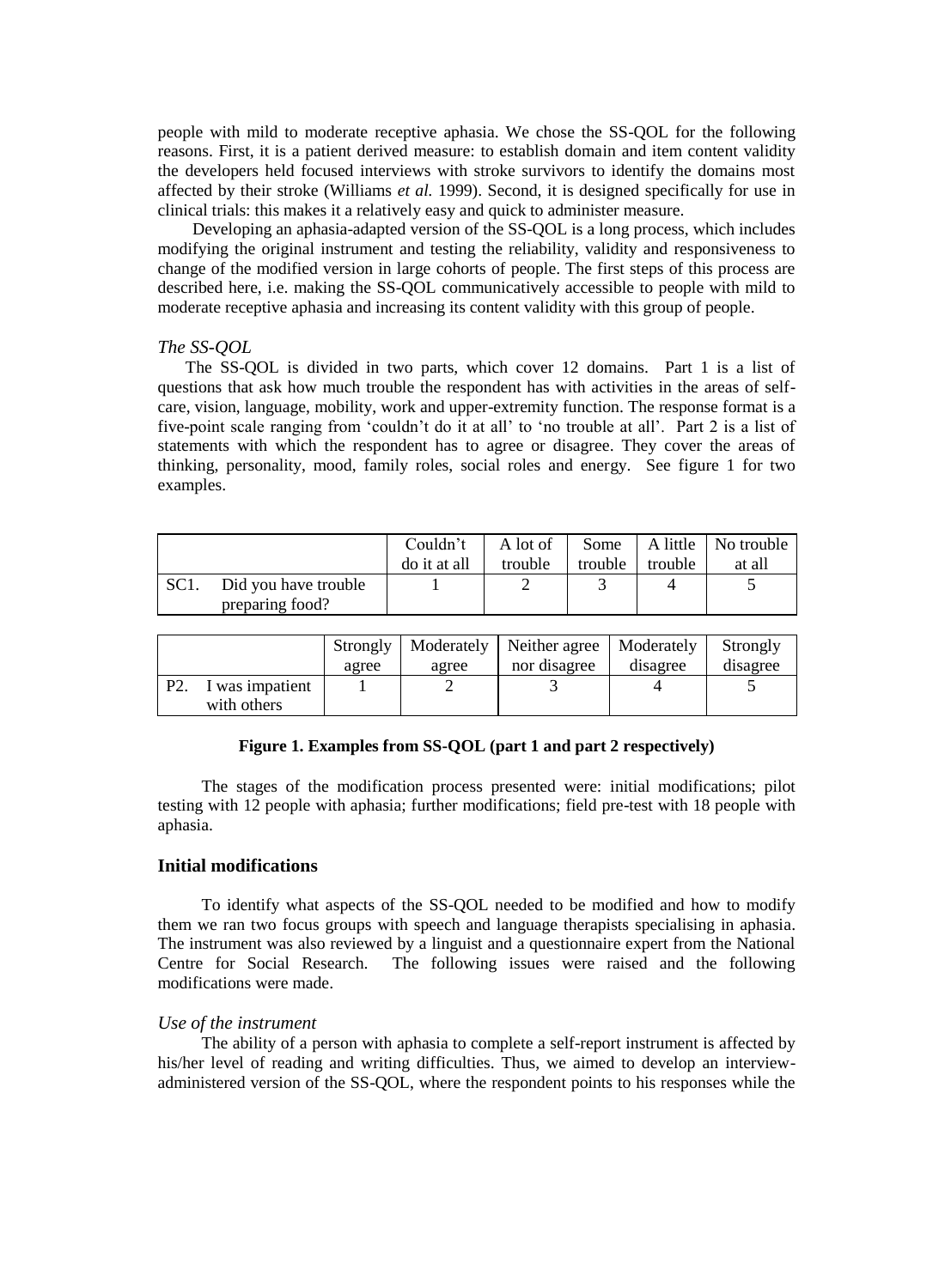interviewer reads aloud the items and marks the given responses on a scoring sheet.

#### *Layout*

To make the items more accessible to people with communication difficulties the font was increased to 14 and few items were presented per page (between three and six).

#### *Linguistic and reading complexity*

The following aspects of the questionnaire were changed to make it easier for people with aphasia. Long items were shortened to reduce reading demands. This was done by giving examples orally (e.g. 'did you have trouble eating *e.g, cutting food or swallowing*') and by omitting redundant information (e.g. '…when bending over or reaching for things?' was changed to '…when bending over or reaching?'). Some items needed modification from American to British English. Key words were emboldened. As the interviewer reads aloud the whole item the respondent is not expected to miss any information. Lead-in questions were introduced as the questions in the individual domains tended to start in the same way.

#### *Content validity*

Content validity refers to whether a measure adequately covers all aspects of the concept to be measured. People with aphasia were not included in the process of developing the SS-QOL, and this has implications on its content validity with this group of people. For example, language minimally involves speaking and understanding what is said. As the language domain of the SS-QOL had no items on understanding other people we decided to include one. Moreover, research on differences in cognition between people with right hemisphere damage (RHD) and left hemisphere damage (LHD) indicates that LHD people have specific difficulties with decision-making (Tartaglione *et al.* 1991). We thus included an item on making decisions in the thinking domain. Similarly, two items were added in the family roles and social roles domains to reflect the effects of language problems in these domains.

#### *Strongly agree-strongly disagree (SA-SD) format*

The SA-SD response format is a popular yet controversial response format in social research. It is generally used to measure attitudes and beliefs and it seems to fit well attitudinal statements like 'Abortions should be illegal' where the respondents opinion is sought. The second part of the SS-QOL however is a list of problems or feelings that people may have after stroke and it's not their opinion that is sought but rather their experience or feelings. Moreover, the SA-SD response format is linguistically complex both in terms of word length and word meaning. Thus, people with aphasia may have considerable problems answering the second part items. It was felt essential to involve people with aphasia in the decision making process on whether to keep the SA-SD response format or whether to replace it with a potentially simpler response format. We generated five alternative response formats trying to keep them as close as possible in meaning to the original format. These were:

- *very true/true/neither true nor false/false/very false*
- *yes, a lot/yes, a little/neither yes nor no/ not really/no, not at all*. This response format was tried with the items as they were (statements) and
- with the statements turned into questions, as 'yes' and 'no' fit better with questions
- *that is so right/ I guess so/I don't know/I don't think so/certainly not*
- $\frac{\mathbf{x} \times \mathbf{x}}{\mathbf{x} \times \mathbf{y}}$   $\frac{\mathbf{x} \times \mathbf{y}}{\mathbf{y} \times \mathbf{y}}$  (which may be easier for people with reading difficulties).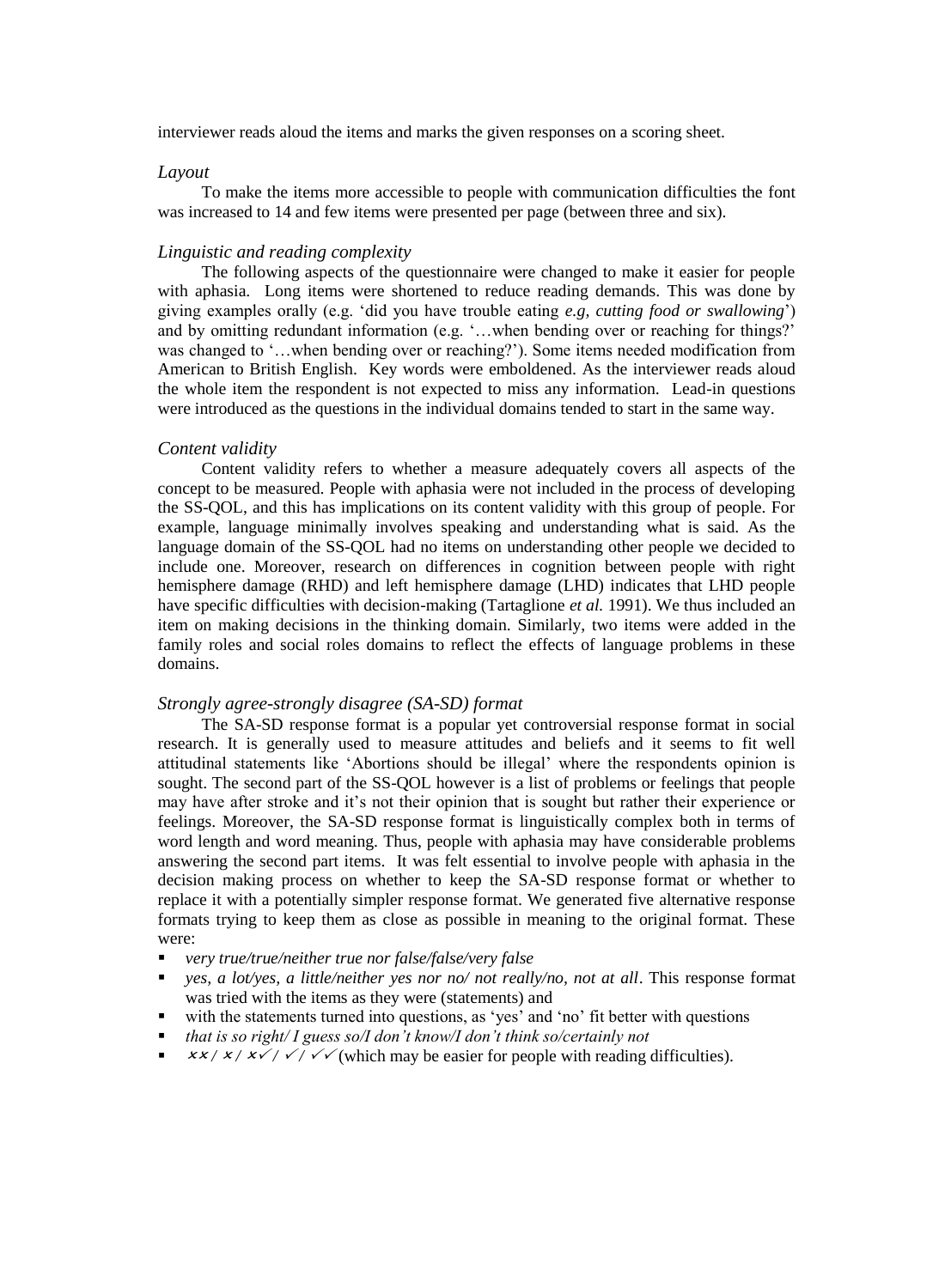#### **Pilot testing with 12 people with aphasia**

The main aim of the pilot was to determine whether indeed the SA–SD response format was the most challenging and to choose an easier format, if needed. A secondary aim was to see how the respondents would cope with difficult items (e.g. conceptually complex or negative). Five items were reproduced six times with the original and each of the alternative response formats. Twelve subjects from the people with mild/moderate aphasia attending groups at the City Dysphasic Group were randomly approached and agreed to take part. Each one answered the five items with the six different response sets presented in random order. They were then asked which one they found most difficult and which one they found easier and why. Table 1 below shows their responses (figures represent the number of people who gave this response).

|                          | Agree-<br>disagree                                                                       | Yes-<br>$\mathbf{n}\mathbf{o}$ | <b>Question</b><br>yes-no                                                                 | <b>Comment</b> | <b>True</b><br>-false | $x - \checkmark$                                                                                 |
|--------------------------|------------------------------------------------------------------------------------------|--------------------------------|-------------------------------------------------------------------------------------------|----------------|-----------------------|--------------------------------------------------------------------------------------------------|
| <b>Easiest</b>           | $\mathbf{1}$                                                                             | $\boldsymbol{0}$               | 4<br>'easy',<br>'natural',<br>'like normal<br>conversation'<br>'straight'<br>'very clear' | $\Omega$       | $\overline{2}$        | 5<br>'easy',<br>'you see it and<br>you know',<br>'you don't have to<br>read'.<br>'it's quicker'  |
| <b>Most</b><br>difficult | 3<br>'confusing'<br>'hard with<br>these (pointing)<br>to negative<br>items) <sup>2</sup> | $\overline{2}$                 | $\theta$                                                                                  | 3              | $\overline{2}$        | 2<br>'you can't read it,<br>you have to think<br>what it means',<br>'it's terribly<br>confusing' |

**Table 1. Opinions on response formats of people with aphasia**

These results are obviously drawn from a very small sample of people with aphasia. They are thus seen as just an indication of what some people may think. Clearly, there is some variability in their views. Some of them confirmed our suspicions and found the SA-SD format the hardest. It is interesting to note, however, that the 'yes-no' response format where the items were converted to questions was the only format that nobody found most difficult.

#### **Further modifications**

We interpreted these results in the light of our expert reviewers' opinions. Two more questionnaire development experts were involved at this stage and the following modifications were made. First, the second part statements were converted to questions. Converting the items into questions did not affect their meaning. This also resulted in uniformity with the first part. Second, the following response format was adopted for the second part: 'definitely yes/mostly yes/neither yes nor no/mostly no/definitely no'. The 'yesno' response format was conceptually similar to the original and highly acceptable to people with aphasia. Third, the pilot testing indicated that some people with aphasia had difficulty choosing their response when the item was negative. Negation was thus removed from the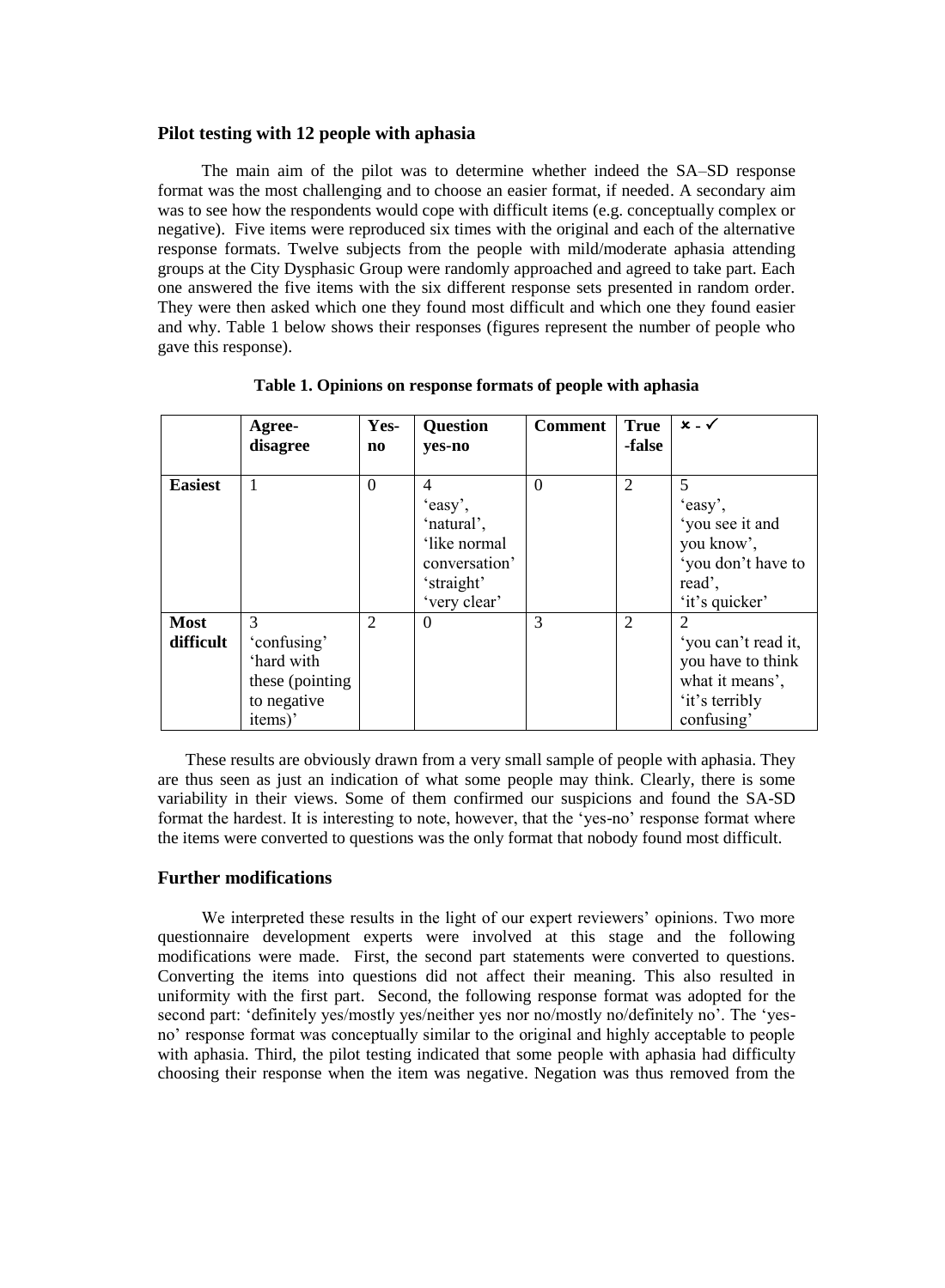negative items, e.g. 'I didn't go out as often as I would like' was changed to 'Did you go out less often than you would like?' Fourth, transitional questions were introduced between the different domains, e.g. 'the next set of questions asks about your family and social life'. Fifth, practice items were introduced before the different response formats to ensure that the respondents could use them.

#### **Field pre-test**

The aim of the field pre-test was to test the modified SS-QOL for feasibility. People with aphasia of at least one year duration were recruited from the City Dysphasic Group. Eighteen people volunteered to participate. Participants had to complete the modified SS-QOL in an interview format and then give their opinion of the questionnaire.

In terms of accessibility, overall the questionnaire was accessible to people with mild to moderate receptive aphasia. Receptive aphasia severity was determined by participants' performance on the receptive sub-scales of the Frenchay Aphasia Screening Test (Enderby *et al.* 1987). All participants who scored 7/15 or more (i.e. 17 out of the 18) were able to complete the modified SS-QOL. One person scored 6/15 and he was unable to give reliable responses to the questionnaire. Seventeen out of 18 felt that the questionnaire was straightforward. Seven felt they had some or little difficulty understanding some of the items but were facilitated by the interviewer. Two felt they had slight difficulty choosing their responses from the 'yes-no' format. Positive comments included 'I like the way it's set out'. 'Quite clear'. '90% of it is brilliant'. Negative comments were: 'thinking about them (the items) was a bit hard' and 'it's hard to decide which answer to use from these ('yes-no' ones)'.

In terms of acceptability, all participants felt that the questionnaire overall covered the effects the stroke had on their lives. When the participants were asked whether there is anything that is important to them and was not covered, eight identified the following. There should be more on feelings, e.g. frustration, embarrassment and worrying. There was nothing on how the partner is affected: 'My husband gets fed up by not being able to have an intellectual conversation with me… I am terribly boring. He avoids talking to me.' There was nothing on how difficult it is to find out information about things or access services. Attitudes to life before and after the stroke change: 'Before I used to worry about money…I had enough money but I always worried about it. Now I have no money ... but I don't worry at all.' Other comments included: 'it's interesting to have to think about how you feel', 'very good', 'it's good that somebody is doing something about it', 'very interesting and helpful and it brought a lot of things to my head that I thought 'ahh…yes..'', 'if you had asked me these questions 4 years ago (just after the stroke) it would have been very difficult'.

#### **Summary and further research**

A communicatively accessible version of the SS-QOL is being developed to be used with people with mild to moderate receptive aphasia. The modification process so far has included focus group discussions and expert reviews of the instrument and a two-stage pretesting of the modifications with people with aphasia. This pre-testing has indicated that the modified SS-QOL is highly accessible and acceptable to people with mild to moderate receptive aphasia. There are still a few items that the participants in our studies found rather difficult. There are also some aspects of the impact of aphasia on people's lives that the SS-QOL does not capture. In our continuing research with the SS-QOL we are addressing these issues and we are assessing the psychometric properties of the modified version.